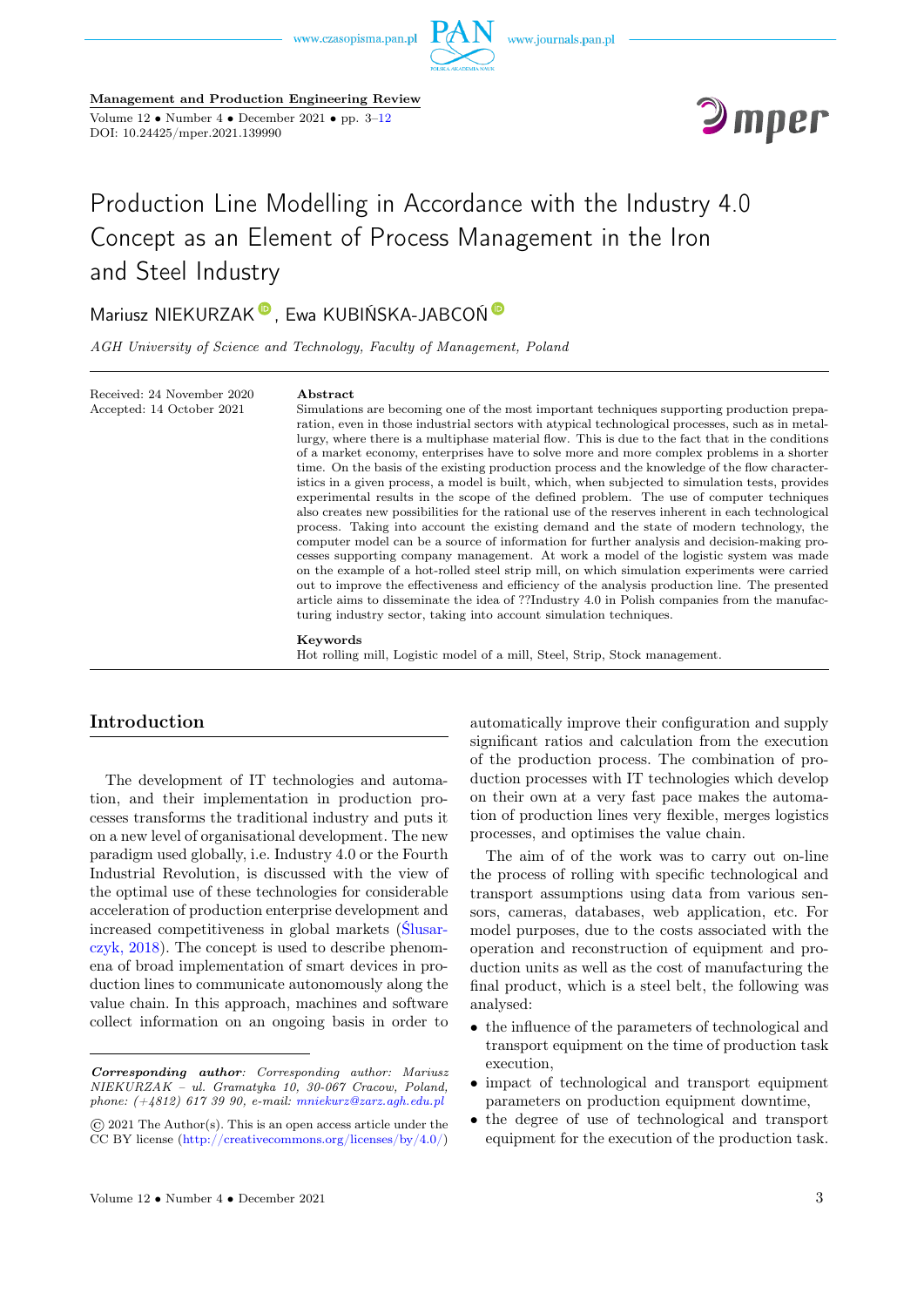

M. Niekurzak, E. Kubińska-Jabcoń: Production Line Modelling in Accordance with the Industry 4.0 Concept . . .

The program of the simulation tests carried out was presented on the basis of two characteristic cases. The first case assumes rationalization of the examined rolling mill on the basis of calculations and analyses. The second case, on the other hand, adopts actual assumptions that are currently applied and implemented in the production process of producing the finished product.

The innovation of this article is to show the possibility of using the Dosimis-3 graphic simulator as a tool to solve complex technological problems in industrial conditions. It is an interactive, object-oriented graphic simulator that enables the simulation of material flow processes and production systems in discrete time, which makes it helpful in making effective technological decisions at the level of operational planning and preparation of production in the surveyed company. It allows you to track the behavior of devices "step by step", and thus the possibility of eliminating any errors and obtaining the results necessary to make specific decisions in the field of supporting production planning processes. On the built model, it is possible to carry out research on the transport and storage system, cooperating with the adopted production subsystem. In the case of other steel companies, if work was carried out in these directions, they were not reflected in scientific publications.

#### Literature review

The first three industrial revolutions brought progress in the automation of production devices, electricity and distribution of labour, and in IT technologies [\(Kumar Mohd & Asjad, 2020,](#page-8-0) [Hamrol et al.,](#page-8-0) [2019\)](#page-8-0) . The Industry 4.0 term means the fourth industrial revolution which is assumed to be the vision of smart factories built from smart cyber-physical systems. The implementation of this idea should enable the development of smart production systems which, apart from the mentioned autonomy, will have the properties of self-configuration, self-control or selfrepair. Industry 4.0 is currently one of the most frequent topics among practitioners and scientists, and thus becomes a priority for many research centres and enterprises. The Industry 4.0 concept covers the areas of various technologies and related paradigms. The main elements closely connected with the idea of Industry 4.0 include industrial Internet of Things, cloudbased manufacturing, smart factories, cyber-physical systems or social product development [\(Lee et al,.](#page-8-0) [2018,](#page-8-0) [Zhong et al., 2017\)](#page-8-0).

The cyber-physical system (CPS) is the main technology of Industry 4.0 and it is defined as a combination of computational elements and physical processes. Most frequently, integration takes the form of embedded systems and networks to monitor and control physical processes. The control system of the manufacturing process functions in a feedback loop. In this case, physical processes are sources of data for the computation of a signal to control selected executive objects. CPS is developed in three stages: firstgeneration CPS – includes RFID identification technologies, second-generation CPS – systems equipped with sensors and actuators of limited functions, thirdgeneration CPS – systems can store and analyse data [\(Mao et al., 2018,](#page-8-0) [Nguyen et al., 2018\)](#page-8-0). Devices are connected in a closed system, thus creating locally an embedded network system of a hierarchical structure. Thanks to CPS, intelligence is not centralised but dispersed at process stages, which also ensures greater stability and more flexibility in the execution of operations. Machines connected to cyber-physical systems should be characterised by a high degree of automation and application of AI algorithms. In the processing of controllable data, CPS systems are supported by cloud computing which allows for very fast data processing within secure systems. Cloud computing mainly comprises analytical and calculation systems. Thanks to the centralisation of data collection and processing, time and money can be saved by reducing headcount and equipment resources necessary for the functioning of the system [\(Kiepas, 2018,](#page-8-0) [Rojek et al.,](#page-8-0) [2021,](#page-8-0) [Bysko et al., 2019\)](#page-8-0).

The basic approach under Industry 4.0 is to develop plug-and-work systems in automatically configured modules based on information transferred from databases, ERP (Enterprise Resource Planning) systems and physical sensors installed on production lines. All this is to enable more dynamic and flexible options of the configuration of the final product. The basic aspect of such operations is to identify devices and processes significant within production systems of an enterprise which may be connected to the IT network structure and continue its functioning without interference in other system parts. The physical production process connected to the Internet and dispersed embedded intelligence is flexible and autonomous, and can quickly react to demands, changes and market restrictions.

One of the key elements of Industry 4.0 is the Digital Twin – a virtual replica of a physical object, process or product which is updated on an ongoing basis [\(Taliaferro et al., 2016,](#page-8-0) [Gudanowska, 2017\)](#page-8-0). A copy can be saved both for a single device and for the entire production line. Digital Twin consolidates data from many sources, such as data measurements in real time from IoT measures, CAD designs, reports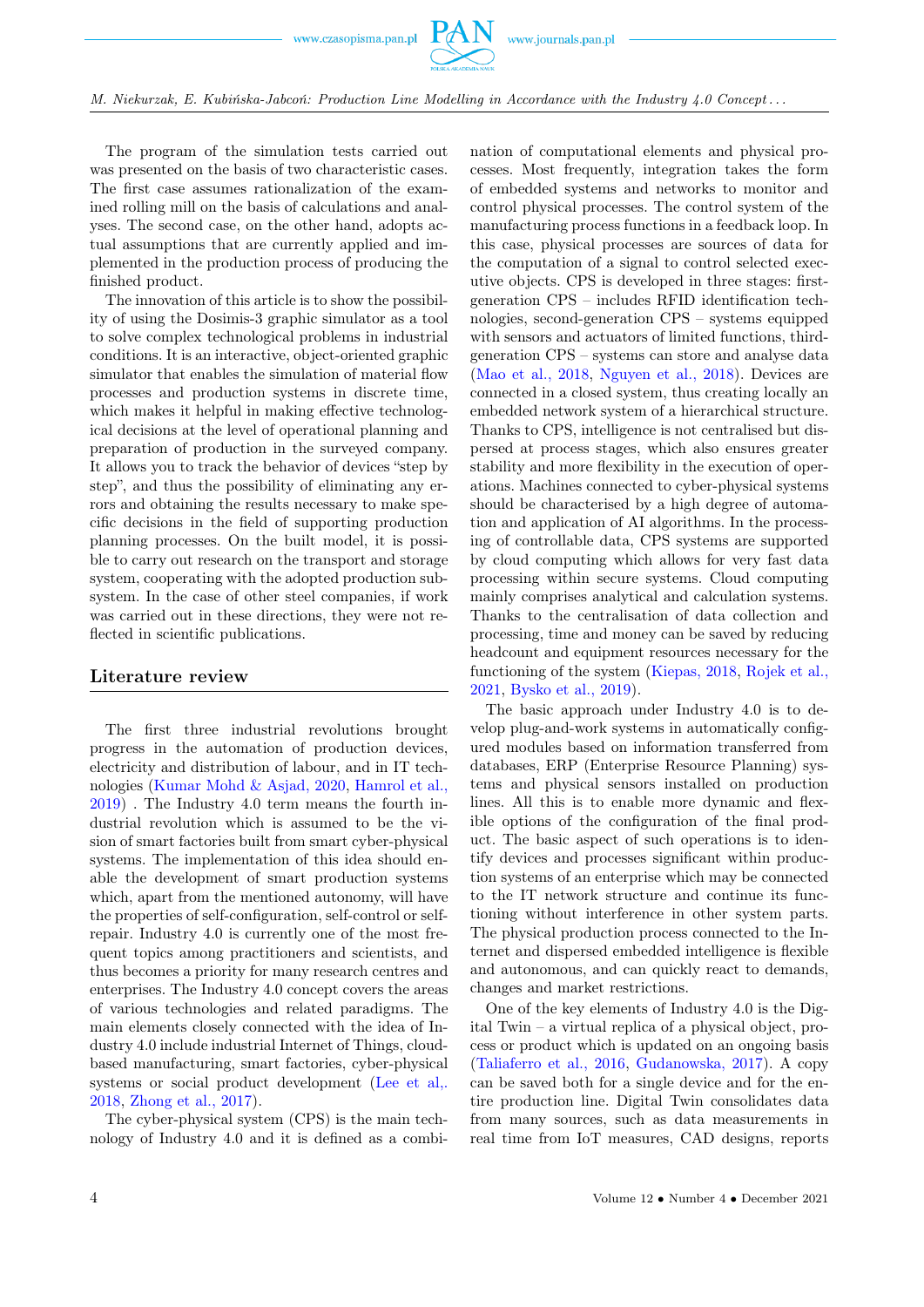

and documentation created during the product lifecycle. Enterprises can use this data in order to simulate production processes, manage them appropriately and optimise e.g. stock. With the data collected in one place, the response time is shortened and, as a result, enterprises may take action quickly enough in case of parameter change, which reduces the risk of downtime and limits material and financial losses. Through the combination of immense modern processing capacity and advanced algorithms, the Digital Twin enables fundamental changes in this aspect of knowledge.

Internet of Things is another important technology used in the Industry 4.0 concept. It allows for connecting the known and used devices to the Internet, and enables remote access to these devices and the possibility to control them from any place with Internet access. In practice, IoT allows for global functioning of enterprises which have innovative technologies but do not have an extensive distribution and service network [\(Ershadi & Menéndez, 2017\)](#page-8-0). In technical terms, these phenomena are referred to as the Industrial Internet of Things (IIoT). One of the applications of IIoT technology are integrated monitoring networks – systems of wireless sensors which are safer and faster to implement on production lines, less invasive and cheaper than their wire equivalents. Just like in case of IoT, the idea behind IIoT is to collect large quantities of data. In the case of the Industrial Internet of Things, it is the collection of data from production processes and the sending of this data to data processing centres. IIoT includes industrial devices, such as sensors, robot actuators, production equipment (control systems of lathes, milling machines, drills or grinding machines), production line elements (PLC controllers, engines, pumps).

Social Product Development (SPD) is a relatively new concept in the world of product development. At present, there is no clear definition but it is assumed that it means involvement of a team of people inside or/and outside the enterprise in product development (a team of qualified employees). Technologies, social tools and media are used for this purpose so that users could have an influence on product lifecycle at all stages of design. It turns out that if a new product is released on the market and Internet users have participated in its development, it has a shorter development period and requires less investment than similar projects based on traditional design only.

#### MES system in the Industry 4.0 concept

The contemporary production industry is not only the production system of an enterprise but it also includes basic production machines and facilities, robots or industrial manipulators as well as further surroundings taking the form of logistics systems, resources and customer service. In accordance with the Industry 4.0 concept, all these aspects should be strongly integrated and communicated, programmable, reconfigured, managed, and they should be flexible. Various integration levels of the mentioned systems can be encountered in production enterprises. Considerable differences in the levels of technological advancement result in the absence of a single scenario of the implementation of the Industry 4.0 concept in enterprises. Every implementation of the Industry 4.0 in a production company should be considered individually.

Responsible management of production processes is a key element affecting the stabilisation and development of the enterprise on the market. This need has led to the creation of a new class of industrial software – Manufacturing Execution Systems (MES) [\(Hansen](#page-8-0) [et al., 2017,](#page-8-0) [Łukasik & Stachowiak, 2020\)](#page-8-0).

MES systems have always been an important element of production functioning. The following five major areas have been affected by the Fourth Revolution in this aspect: communication/mobility, cloud and advanced analysis, decentralisation, vertical and horizontal integration. MES systems allow for supporting tasks associated with the optimisation of production processes, easier access to documentation or production path. They also help keep up with the changing requirements of recipients. This is possible thanks to the collection of data in real time directly from machines. The obtained information is really valuable thanks to its high level of detail. This, in turn, allows for quick identification of potential problems and active action to increase the quality of production and to reduce costs. Such software also enables the control of the flow of production processes and the verification of their compliance with the technological and quality specification, and appropriate response to changes both within and outside the organisation. The implementation of the advanced system to support manufacturing enables better use of the enterprise's resources by, for example, applying comparative analyses. The solutions which can be found in MES systems are used irrespective of the production environment in which they function. Only emphasis on individual functions can be spread differently. For example, for a production environment where there is no large assortment of goods and there are relatively simple and constant production processes and production batches of high volumes, data regarding the process performance, its parameters and deviations from the standard will be important so that, after slight modification, the management of robot operation will be possible in future. In case of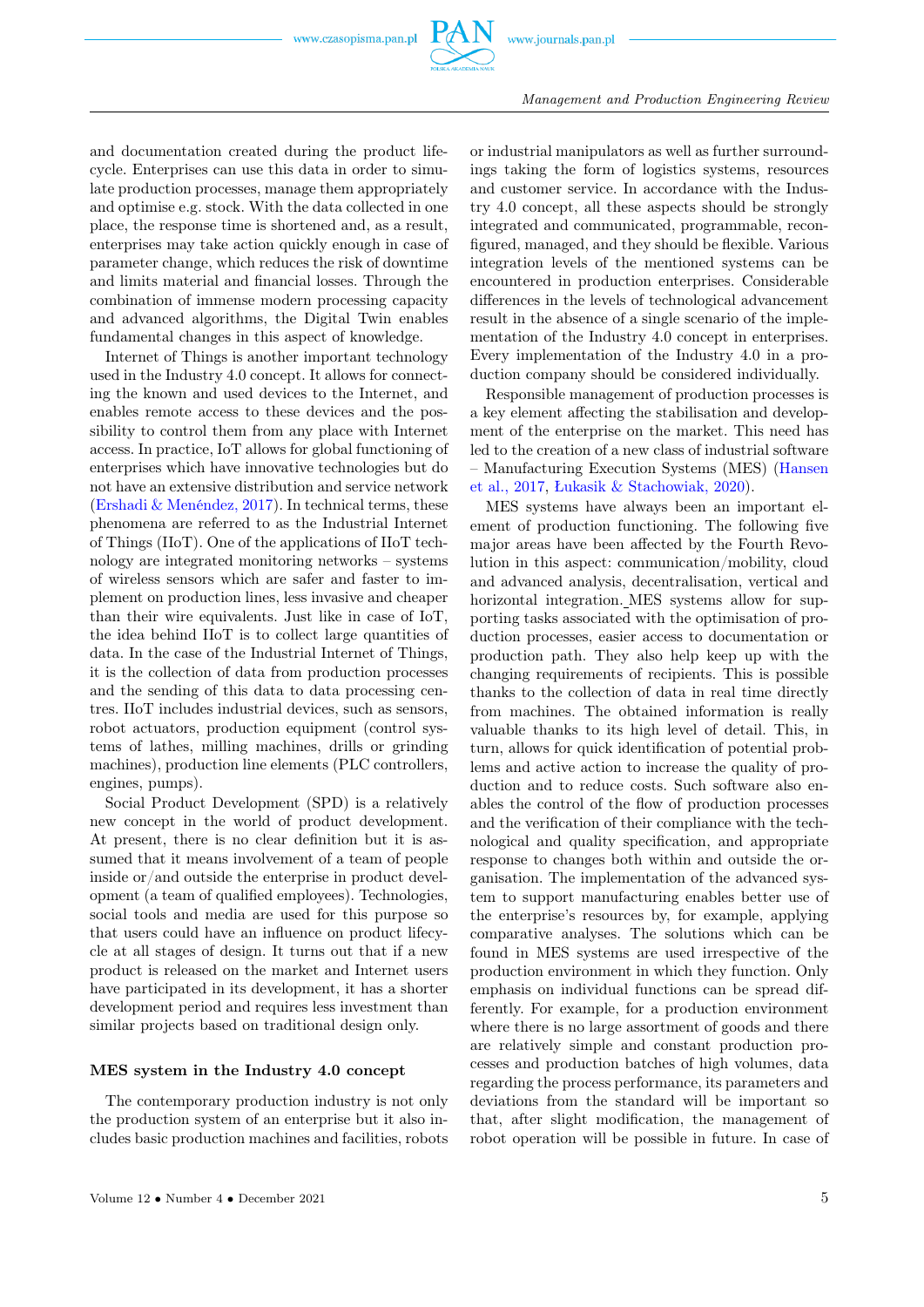a production environment characterised by a high individualisation level of products and low production volumes, easy access to documentation, adaptation capacity of processes or automation in the sphere of machine refitting will be very important. Industry 4.0. combined with the MES system makes the production market more dynamic [\(Nogalski & Niewiadom](#page-8-0)[ski, 2020,](#page-8-0) [Liszka et al., 2019,](#page-8-0) [Perzyk et al., 2019,](#page-8-0) [Za](#page-8-0)[wadzki & Żywicki, 2016\)](#page-8-0). Decentralised logic of the new MES system must take into account updates among businesses, suppliers, sub-manufacturers, and distribution partners.

#### Essence of simulation modelling

Modelling and simulation methods are used when it is too complicated or impossible to achieve the solution using analytical methods and direct experiments on a practical (physical) model are too timeconsuming, dangerous and costly. Modelling is also used when other methods do not provide the required assurance that the actual production system will operate as assumed in the theoretical (virtual) model. The modelling and simulation of production processes allow for their analysis and tracking of the functioning of a selected object (position, operation, procedure, action, transport, warehouse stock, disturbances, etc.) which sometimes lasts a few years in several minutes only. It enables the verification of the assumptions prior to their practical application and defining irregularities which may occur in the course of operation, in particular weaknesses of the designed or realised production system. The modelling and simulation of the production process involve the creation of a virtual model of an actual production system on which experiments are made. As a result of simulation, a set of reports is created which are later used to agree on the further course of action. For example, an organisational form of production stations or kind and number of means of transport are chosen; also, the scheme of changes to be made to the existing system to achieve the assumed target, e.g. production capacity or shortened production cycle. The analysed model of the production system can be improved and subsequent simulations can be conducted for its various variants and settings, e.g. different quantities of goods, capacity of inter-station warehouses, forecast disturbances and interruptions related to e.g. maintenance and repairs of machines and their failures, etc. with the Industry 4.0 concept taken into account [\(Luscinski & Ivanov,](#page-8-0) [2020,](#page-8-0) [Lola & Bakeev, 2020,](#page-8-0) [Kosacka-Olejnik, 2019,](#page-8-0) [Cyfert et al., 2021\)](#page-8-0).

The use of computer modelling and simulation techniques is one of the methods which contribute to faster design of new production systems and verification of existing systems during the period of a competitive market and constant aspirations of businesses to reduce production costs. It leads to shorter time of project development and enables experiments on various variants of the virtual production process. It also makes it possible to trace the effects of changes before making final decisions. This reduces the risk of failure which may be very costly. Furthermore, it increases quality ratios of the technology to choose the most favourable variant in the actual conditions of application which is being currently developed and which will be used in future [\(Buer et al., 2018\)](#page-8-0).

#### Dosimis-3 as a modelling tool in accordance with the Industry 4.0 concept

The application of simulation techniques for the solving of complex technological problems in industrial conditions requires an efficient simulation tool such as Dosimis-3. It is an interactive objectbased graphic simulator which enables the simulation of the flow of materials and production systems in discrete time. Thanks to this, it is useful when making effective technological decisions at the operational level of production planning and preparation in a given enterprise. The software enables the tracking of device operation "step by step" and the elimination of all errors. It provides results necessary for making specific decisions with regard to the support of production planning processes. Typical structure of a simulation model: introduction and placement of elements in the viewport, determination of simulation parameters and data entering, conducting of simulation, analysis of simulation results, model validation. The user can also enter various parameters which describe the functioning of individual system elements, e.g. duration of the run cycle of devices (flow of materials), duration of technological operations, object dimensions, strategies of flow control, duration of the reconstruction of process equipment, duration of device repairs, and duration of disturbances in system operation. An appropriate database (Internet of Things, MES applications) which describe individual system elements (production and transport equipment, and storage sites) is required for system modelling. These elements include [\(Wyrzykowski, 2020\)](#page-8-0): transportation time of materials using transport equipment (overhead cranes, conveyors), duration of technological operations, dimensions of objects (length of transportation routes, capacity of warehouses), time of transportation equipment refitting, duration of system disturbances.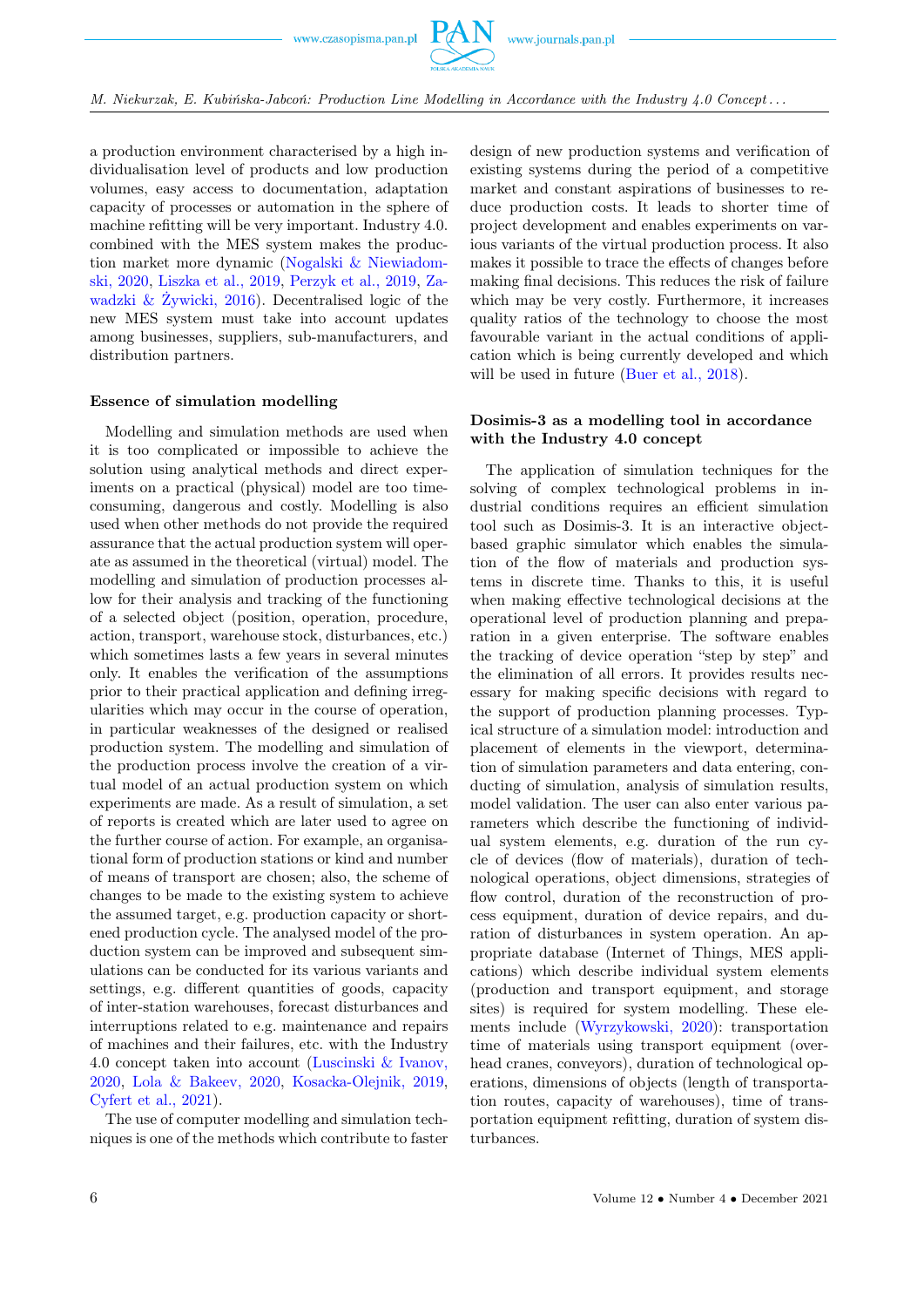Management and Production Engineering Review

The following are the parameters compared with characteristics of the actual object: production capacity of a mill, extent of use of transport and production equipment, average duration of the cycles of production and transport equipment, assortment of ordered ready goods, time of passage of the material through the system – lead time.

One of the more important values describing system operation is the ratio of the use of process equipment and the utilisation of production and transport equipment. System simulation modelling integrated with processes facilitates and helps streamline decisions, thus contributing to better utilisation of resources of the enterprise and increased system capacity. The preview of model operation is a considerable advantage of the software. The model can be previewed in the course of animation execution. Thanks to this, errors caused by improper selection of the priority of model inputs and outputs can be eliminated and this may lead to the blockage of simulation even if correct data is entered. It also enables the analysis of the condition of material, i.e. whether it is transported or processed, or waits for transport or processing.

#### Materials & Methods

The following was performed during the simulation:

- an algorithm of conduct for the construction of a simulation model has been developed based on literature analysis and author's research,
- graphic models for research experiments using the technology proposed by the Industry 4.0 concept have been built based on the actual empirical data from the rolling process, with the use of simulation methods, in order to reduce the production cost of the final product depending on the executed rolling scheme,
- after model construction, the results of these experiments and their conformity with actual data from industrial conditions have been evaluated.

The scheme of simulation involved simulation of the functioning of a production system whose structure and attributes correspond to the structure and attributes of the real system. Simulations are performed on production equipment and assemblies possessed by the mill, starting from the furnace through preliminary and finishing roller assembly, to coiling machines. Data for the model construction was generated in accordance with the technical specification of individual equipment with which the mill is equipped. The graph is given in Figure [1](#page-4-0) and Table [1](#page-4-1) which present historical data regarding the period of random fifty rolling campaigns in the mill during the period from 2018 to

2020. This data provides key information on the quantity and type of ingots as an entry buffer for a given model.

<span id="page-4-0"></span>

Fig. 1. Arrangement diagram for hot strip mills  $L = 2100$  mm

|  | Table 1 |                                    |
|--|---------|------------------------------------|
|  |         | Example of a rolling mill campaign |

<span id="page-4-1"></span>

| No.  | Campaign no.         | Number of ingots |
|------|----------------------|------------------|
|      |                      |                  |
|      |                      |                  |
| 2    | 2                    | '2               |
| 3    |                      | 2                |
| .    | $\ddot{\phantom{1}}$ | . .              |
| 1450 | 123                  |                  |

Each element entering the system has a number of parameters that determine its further flow in the system. These parameters are:

- campaign number: this is the consecutive number of the campaign from the list of historical data, at the same time it determines the type of object entered into the system,
- order number: this is a unique order number submitted by the customer,
- number of ingots: a parameter which determines how many ingots are made within the current order / rolling campaign.

The creation of the model required the collection of parameters concerning the total material flow based on Industry 4.0 tools, starting from the flat ingot storage facility to the finished goods warehouse. The following data had to be collected to model the individual devices:

• warehouses and landfills – capacity, size, transport equipment and its parameters, work history,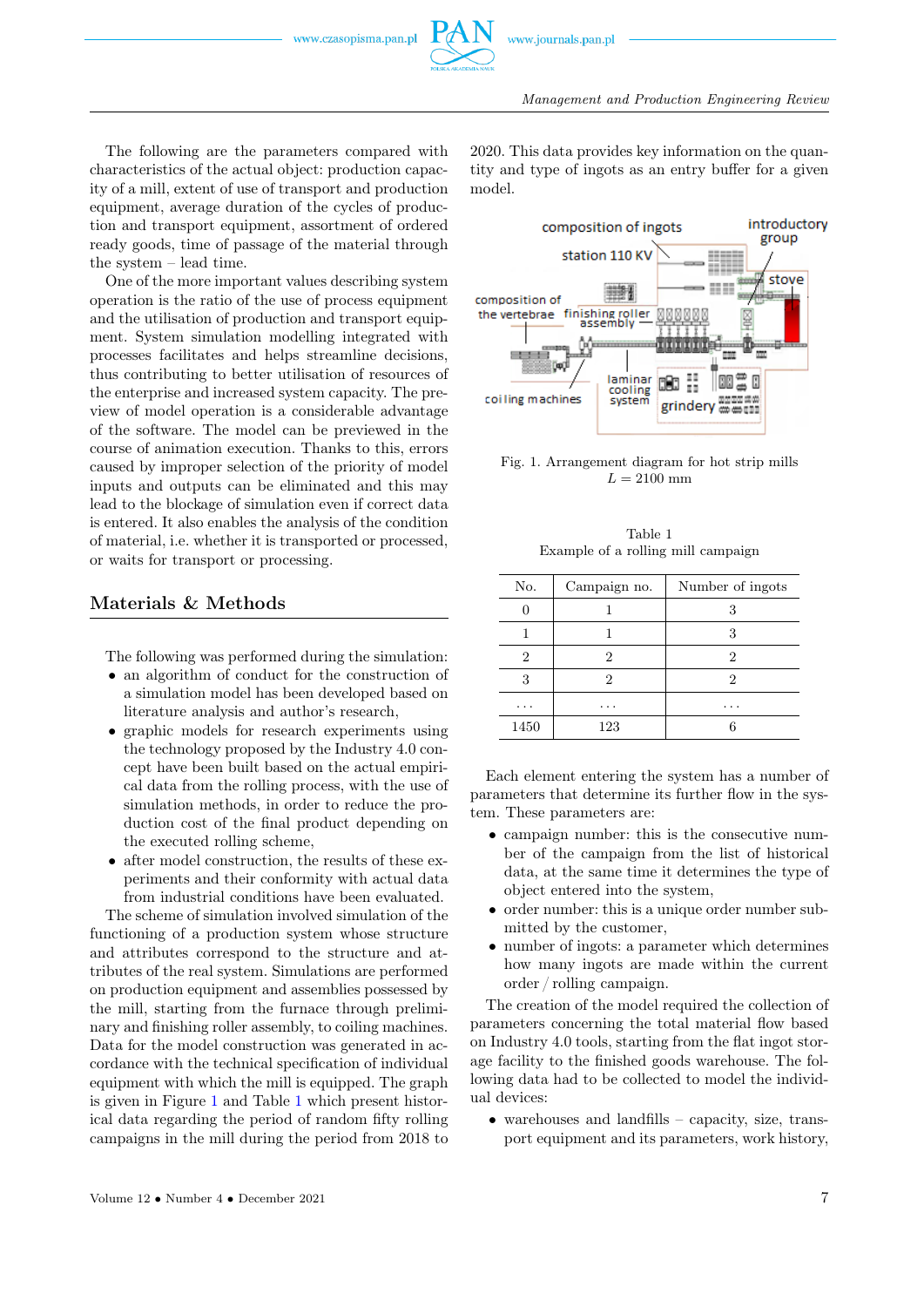

M. Niekurzak, E. Kubińska-Jabcoń: Production Line Modelling in Accordance with the Industry 4.0 Concept . . .

- transport equipment paths of loading and unloading routes, loading and unloading times, minimum and maximum speeds, equipment dimensions,
- production facilities times of materials passing through the plant, conversion times, process times for individual materials,
- material types and dimensions of materials, material weight, assortment,
- planned repairs and failures of production and transport equipment.

The following characteristics of technological and transport devices were assumed as the input parameters for the analysis [\(Wyrzykowski, 2020\)](#page-8-0):

1. Composition of ingots:

- storage capacity:  $40,000$  Mg.
- number of cranes: 5,
	- $-$  bridge travel speed mv = 0.7–1.5 m/s,  $-$  transport path distance  $L = 6$  m,
- dimensions of ingots:  $220-250 \times 700-2100 \times$ 6000–11000 mm,
	- − the mass of ingots: 35 Mg.
- 2. Walking beam furnace:
	- ingots heat treatment time: 180 minutes,
	- furnace efficiency:  $450 \text{ mg/h}$ ,
	- ingots unloading maximum temperature: 1250◦C.
- 3. Descaling agent:
	- roller table speed:  $0-1$  m/s,
	- transport path distance  $l = 2$  m.
- 4. Initial cage:
	- rolling speed:  $0-6.5$  m/s,
	- total length of strip: 90 m,
	- number of roll passes: 7,
	- transport path length:  $l = 20$  m.
- 5. Drum shear:
	- cutting speed:  $0.35-1.50$  m/s,
	- transport path length:  $l = 72$  m.
- 6. Finishing cage assembly:
	- rolling speed:  $20.40 \text{ m/s}$ ,
	- transport path length:  $l = 12$  m.
- 7. Laminar cooling system:
	- transport path length:  $L = 112.5$  m,
	- cooling system roller table speed:  $0.4 \text{ m/s}$ .
- 8. Coilers:
	- coiling speed:  $21.76 \text{ m/s}$ ,
	- transport path length:  $L = 8$  m.
- 9. Coils warehouse:
	- storage capacity: 2000 Mg,
	- number of cranes: 2,
		- $-$  bridge travel speed mv = 0.7–1.5 m/s,
		- $-$  transport path distance  $L = 15$  m.

The following assumptions were adopted to create the model, collected with the use of tools based on technology according to the Industry 4.0 concept:

- The rolling mill operates on a  $24/24$  basis;
- On the basis of the technological tests carried out, it was established that in order to obtain the correct rolling temperature of 1250◦C, the charge in the walking beam furnace is on average 180 minutes, instead of the actual 220 minutes;
- In cages 5 and 6 of the finishing assembly, the currently operating high chromium cast iron rollers were replaced by other rollers made of a new generation of high speed steel, which showed higher strength parameters in metallurgical research;
- The use of changed rollers increases the productivity of the rolling mill, so that the mandatory conversion of rollers takes place not after every finished campaign, but after seven completed rolling campaigns;
- Rolling is continuous there are no downtimes due to the lack of orders;
- The number of equipment failures caused by the breakage of the rollers, which cause an obligatory stoppage of the mill, has been reduced;
- The batch ingots for all campaigns are delivered to the warehouse at the start of the simulation (taking into account the maximum storage capacity).

Other technological and transport parameters reflect the actual industrial conditions prevailing in the analysed mill [\(Niekurzak & Kubińska-Jabcoń, 2014\)](#page-8-0):

- The structure of the identified real object is reflected in the simulation model,
- The parameters of the transport equipment correspond to the devices in the actual subsystem,
- The length of transport paths corresponds to the actual dimensions of the paths,
- The relations between the entry and exit of the real object and the computer model are identical,
- The quantity and processing times of materials of the actual object are consistent with the data provided in the model,
- The characteristic parameters of the production units are consistent with the actual data of the equipment in the rolling mill system,
- The operating parameters of the devices entered into the model are identical in value to those of the devices in the real object.

These assumptions are reflected in the model of the hot-rolled steel strip rolling system, shown in Fig. 2. made in the Dosimis-3 graphic simulator.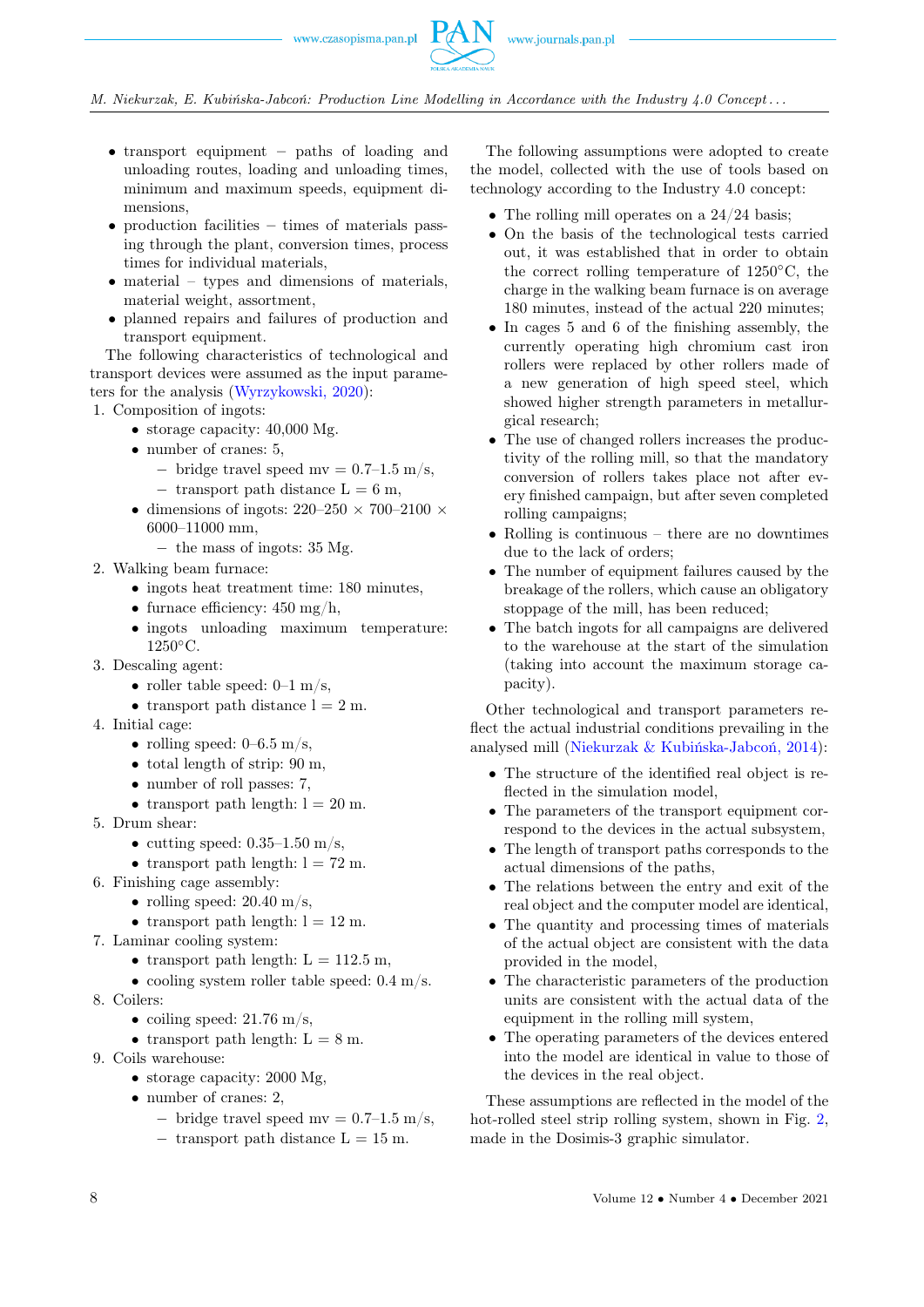

<span id="page-6-0"></span>

Fig. 2. Logistic system model for a steel strip rolling mill

#### Results

The following three indicators were taken into account as simulation results for the analysed cases:

- The time the steel strip remains in the system, i.e. the time counted from taking ingots from the warehouse to the final completion of the rolling process, i.e. rolling the strip into a coil and putting it back to the warehouse storage. This indicator is intended to provide key information on how the assumptions made in the model will affect the time of execution of given orders,
- The time the ingot stays in the furnace, which is counted from the entry of ingots into the furnace chamber to the exit to rolling table for the rolling process. This indicator aims to identify bottlenecks in the system,

• The times of roll conversions after a rolling campaign, which is counted from the moment the last strip from a given campaign is rolled into a coil until the roll conversions are completed. It is aimed at verifying the correctness of realization of the assumed assumptions for a given model.

The results of the simulation according to the assumptions made in a given hot-rolled steel strip mill are shown in Figures [3–](#page-6-1)[5.](#page-6-2)

<span id="page-6-2"></span>

Fig. 4. Times of rollers conversion after rolling campaigns



Fig. 5. Durations of individual rolling campaigns

<span id="page-6-1"></span>

Fig. 3. Average occupancy of one of the subsystem elements a–b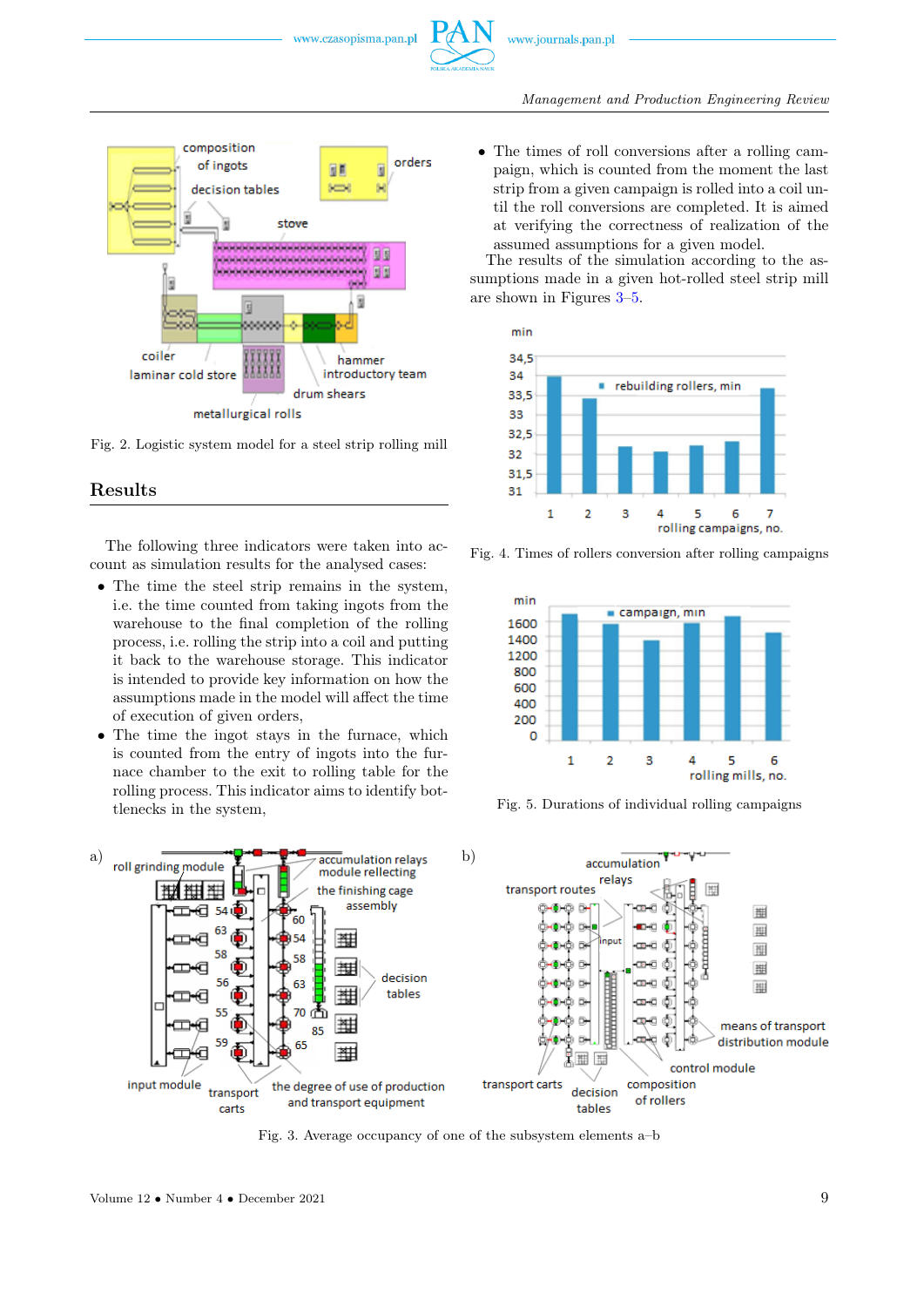

M. Niekurzak, E. Kubińska-Jabcoń: Production Line Modelling in Accordance with the Industry 4.0 Concept . . .

### Discussion

The use of simulation techniques with the available technology of Industry 4.0 allows for a precise recognition of the relationship between individual technological and transport equipment. This makes it easier to properly identify the production system. The improvements made to the model on the basis of the industrial research carried out and with the use of process simulation techniques, allowed, according to the adopted assumptions, to obtain, among others, the following production system improvements:

- The use of production assemblies on the basis of the assumed assumptions is 100% for production at the level of 2.4 million Mg/year.
- The rolling campaigns were carried out in a rhythmic manner, i.e. during the simulation, there was no blocking of the furnace by the charge waiting in the equalisation zone for the rolling process. Thanks to this solution, the rolling mill: avoids unproductive furnace operation, the batch has the desired rolling temperature at all times, so it is ready for the production process at any time, using the correct furnace capacity, the rolling mill reduces the cost of the final product manufacturing.
- The use of rollers with greater durability in the finishing unit causes, among others:
	- − the increase in the rolling capacity about 12%,
	- − the reduction of the time the charge stays in the furnace about 9%,
	- − the reduction of the time it takes to convert the rollers about 8%,
	- − the reduction of the duration of a single rolling campaign about 10%,
	- − the reduction of the duration of the entire technological process about 14%.
- The continuous six-clamp unit of rolling mills has a decisive influence on the occupancy of all the devices used. The rolling time is so long that, with the low cost of the means of transport, it blocks these means.
- As can be seen from the analysis performed, the times they draw are drawn from a visit in the past, repair the old database by 330 minutes. It is connected with the work on the design of the final product production by the department. Increasing, predicted gases by 3,093.75 GJ and electricity about 227 700 kWh in the analysed 2-month research period.
- The average duration of a single rolling campaign with the actual technological assumptions pre-

vailing in a given rolling mill and with the use of production aggregates at the level of 63% is approximately 28 hours.

• The implementation of 50 campaigns for the actual rolling process showed that the total process of their implementation lasted 1352 hours 4 minutes. During this time, 608,400 Mg of strip was rolled, consuming about 760,500 GJ of gas and 55,972,800 kWh of electricity.

The assessment of the model adequacy was based on the comparison of indicators and parameters obtained during the conducted research and simulation with indicators and parameters that could be determined as a result of identifying the real object. The aim of the results compared during the verification tests was to determine:

- the influence of the parameters of the production units on the rolling mill downtime,
- the rolling mill's production capacity,
- the degree of utilisation of production facilities,
- the average duration of production equipment cycles,
- the average times of the production task, etc.

## Conclusions

Analysis and simulation of material flow performed in the work in a hot-rolled steel strip mill, allow the following conclusions to be drawn:

- Modelling and simulation of production processes using the Dosimis-3 package with which it is possible to analyse in just a few minutes and trace the functioning of a selected object (station, operation, procedure, action, transport, warehouse stock, disturbances, etc.) for the period of even several years. This allows for the verification of the assumptions formulated before their practical application and for defining irregularities which may appear during use.
- The existing transport system in the rolling mill is designed with a large excess of implementation possibilities, which results in incomplete use of means of transport, at the level of 33%.
- As a result of the simulation, it was found that the load of the production unit is 97%. The percentage occupancy also increased for trolleys transporting tools, i.e. metallurgical rolls. Comparing the simulation values without taking into account the time for the delivery of tools, an improvement in the use of the effective working time of the production unit can be noticed from the initial 63.4% to 84.7%.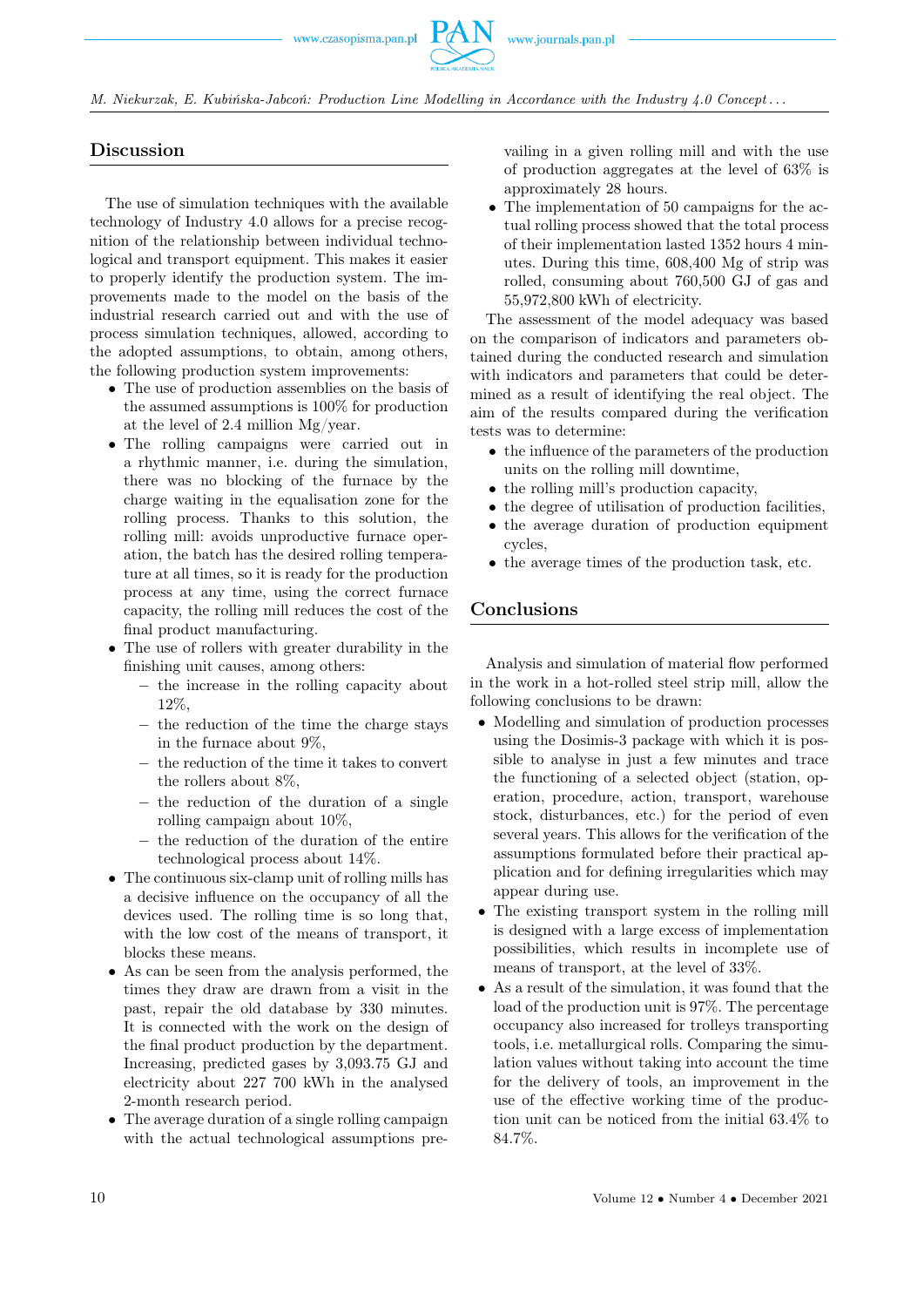

- Comparison of the simulation model with the real model shows a clear improvement in the technological process, in which there were, among others: reduction of the ingots' residence time in the furnace, reduction of roll reconstruction times, reduction of the duration of a single rolling campaign, reduction of the ingot residence time throughout the entire process technological.
- The result of this improvement is the total reduction of the implementation time of 50 considered rolling campaigns by an average of 25 hours and 38 minutes, thanks to which, among others:
	- − the rolling mill efficiency increased by an average of 11 700 Mg of strips,
	- − there has been a significant reduction in the production costs of the final product by saving 14,625 GJ of gas and 1076,400 kWh of electricity,
	- − with optimization assumptions, technological units fully use (100%) their production capacity,
	- − the quality and technological conditions of the obtained tape have not changed.
- The implementation of 50-rolling campaigns with the applied improvements in the production system was shortened from the actual 58 to 52 days, which in the scale of the full year gives the profit of an additional 38 days. During this time, you can:
	- − fulfill orders from additionally obtained 36 rolling campaigns,
	- − efficiently and economically optimize the storage area and load of individual production units, warehouses for finished products and semi-finished products,
	- − use the obtained additional days for repairs and maintenance of production units, without reducing their productivity,
	- − savings from utilities can be used to modernize the plant or laboratory tests that will improve the quality of the steel strip obtained, contributing to increasing the plant's position on the market of steel products, etc.

The basic relationships between the elements of the hot-rolled steel strip system result from the material flow process and the timing of the logistics task. System simulation modeling integrated with management processes facilitates and helps to optimize decisions made, thus contributing to better use of resources in the enterprise and increasing the efficiency of the entire system or a selected process.

The model proposed in the paper may be helpful in controlling the flow of materials in a given rolling mill in order to optimally use the production equipment and transport, as well as to determine the time of order fulfillment and the production costs of the finished product. The use of the Dosimis-3 simulator makes it possible to evaluate the use of the existing means of transport and production units, which may be useful in a possible modernization of the subsystem. A similar solution can be transferred to other production plants, taking into account their technical specifications of the machine park.

In the future, work on the Industry 4.0 concept should focus on further operational aspects of the elements of production systems and monitoring of their efficiency in all characteristic areas: agile production, interaction of executive systems, modularity, ease of programming, and safe use.

#### <span id="page-8-0"></span>References

- Buer S., Strandhagen J.O. and Chan F.T.S. (2018), The link between Industry 4.0 and lean manufacturing: map-ping current research and establishing a research agenda, International Journal of Production Research, vol. 6, no. 8, pp. 2924–2940. DOI: [10.1080/](https://doi.org/10.1080/00207543.2018.1442945) [00207543.2018.1442945.](https://doi.org/10.1080/00207543.2018.1442945)
- Bysko S., Krystek J., Bysko Sz. and Lenort R., (2019), Buffer management in solving a real sequencing problem in the automotive industry – Paint Shop 4.0 concept, Management and Production Engineering Review, vol. 29, no. 3, pp. 507–527. DOI: [10.24425/acs.](https://doi.org/10.24425/acs.2019.130203) [2019.130203.](https://doi.org/10.24425/acs.2019.130203)
- Cyfert S., Glabiszewski W. and Zastempowski M. (2021), Impact of Management Tools Supporting Industry 4.0 on the Importance of CSR during COVID-19. Generation Z, Energies, vol. 14, no. 6, pp. 1–13. DOI: [10.3390/en14061642.](https://doi.org/10.3390/en14061642)
- Ershadi N.Y. and Menéndez J.M. (2017), Vehicle Tracking and Counting System in Dusty Weather with Vibrating Camera Conditions, Journal of Sensors, pp. 1–9, [online] DOI: [10.1155/2017/3812301](https://doi.org/10.1155/2017/3812301) [access: 15/09/2020].
- Gudanowska A. (2017), Transformation towards Industry 4.0 – identification of research trends and aspect of necessary competences in the light of selected publications, Research in Logistics  $\mathcal{B}$  Production, vol. 7, no. 5, pp. 431–441. DOI: [10.21008/j.2083-](https://doi.org/10.21008/j.2083-4950.2017.7.5.4) [4950.2017.7.5.4.](https://doi.org/10.21008/j.2083-4950.2017.7.5.4)
- Hamrol A., Gawlik J. and Sładek J. (2019), Mechanical engineering in Industry 4.0, Management and Production Engineering Review, vol. 10, no. 3, pp. 4–28. DOI: [10.24425/mper.2019.129595.](https://doi.org/10.24425/mper.2019.129595)